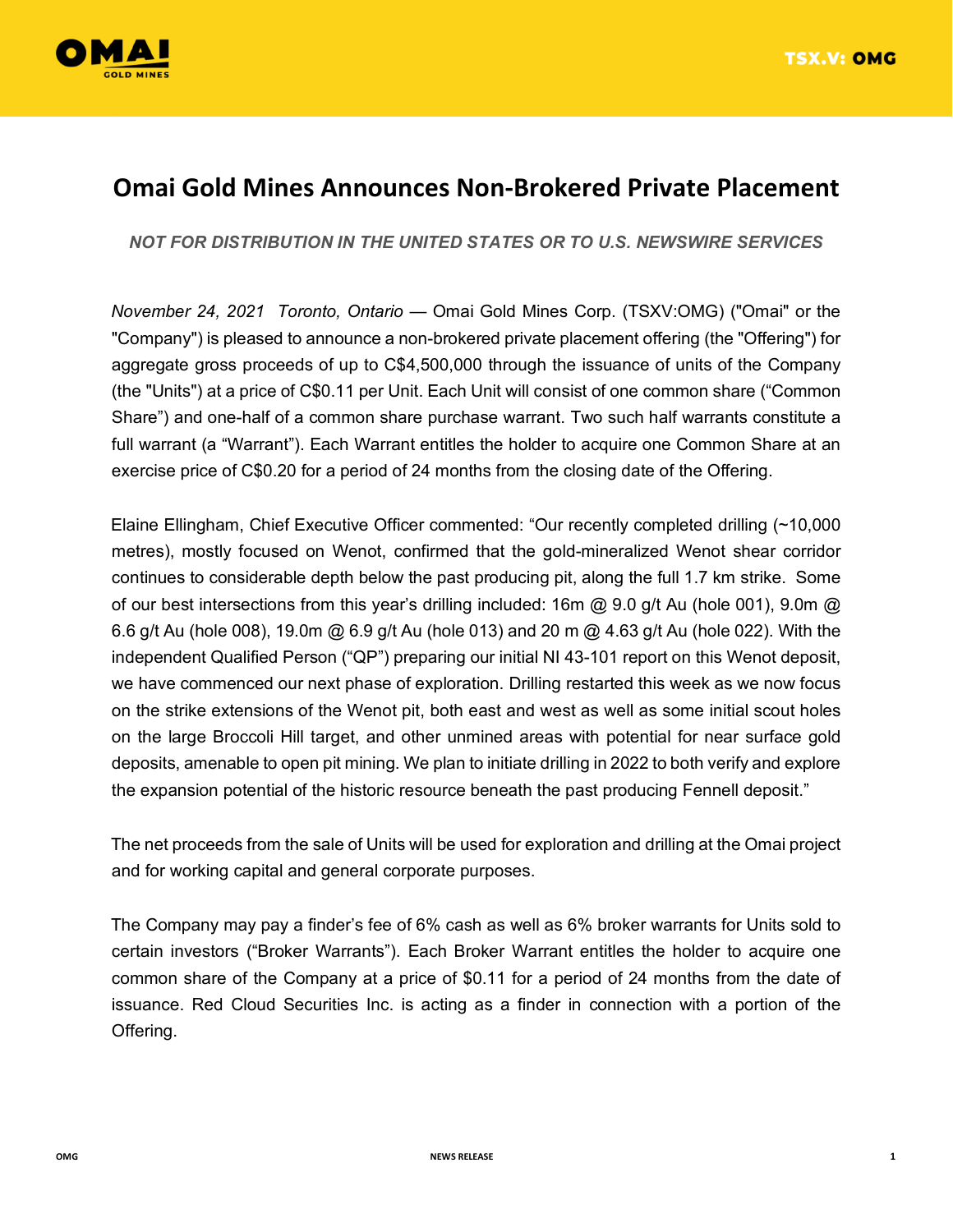The Offering is subject to certain conditions including, but not limited to, the receipt of all necessary approvals including the approval of the TSX Venture Exchange.

## Qualified Person

Elaine Ellingham is a Qualified Person under National Instrument 43-101 "Standards of Disclosure for Mineral Projects" and has approved the technical information contained in this news release. Ms. Ellingham is not considered to be independent for the purposes of National Instrument 43- 101.

*Neither the TSX Venture Exchange nor its Regulation Services Provider (as that term is defined in the policies of the TSX Venture Exchange) accepts responsibility for the adequacy or accuracy of this release.* 

## About Omai Gold Mines Corp.

Omai Gold Mines Corp., through its wholly owned subsidiary Avalon Gold Exploration Inc., holds a 100% interest in the Omai Prospecting License covering 4,590 acres (18.575 sq. km), that includes the past producing Omai gold mine. Once South America's largest producing gold mine, Omai produced over 3.8 million ounces of gold between 1993 and 2005. Mining ceased at a time when the average gold price was less than US\$400 per ounce, leaving significant drilled resources untapped and prime exploration targets untested. The Company's short-term priorities are to verify and expand the known resources, while advancing exploration on key targets, providing a solid opportunity to create significant value for all stakeholders.

For further information, please see our website **www.omaigoldmines.com** or contact:

Elaine Ellingham P.Geo. President & CEO **elaine@omaigoldmines.com**  Phone: +1-416-473-5351

Cautionary Note Regarding Forward-Looking Statements

*This news release includes certain "forward-looking statements" under applicable Canadian securities legislation. Forward-looking statements include, but are not limited to, statements with respect to the timing of completion of the drill program, and the potential for the Omai gold project to allow Omai to build significant gold resources at attractive grades, and forward-looking statements are necessarily based upon a number of estimates and assumptions that, while considered reasonable, are subject to known and unknown risks, uncertainties and other factors which may cause the actual results and future events to*